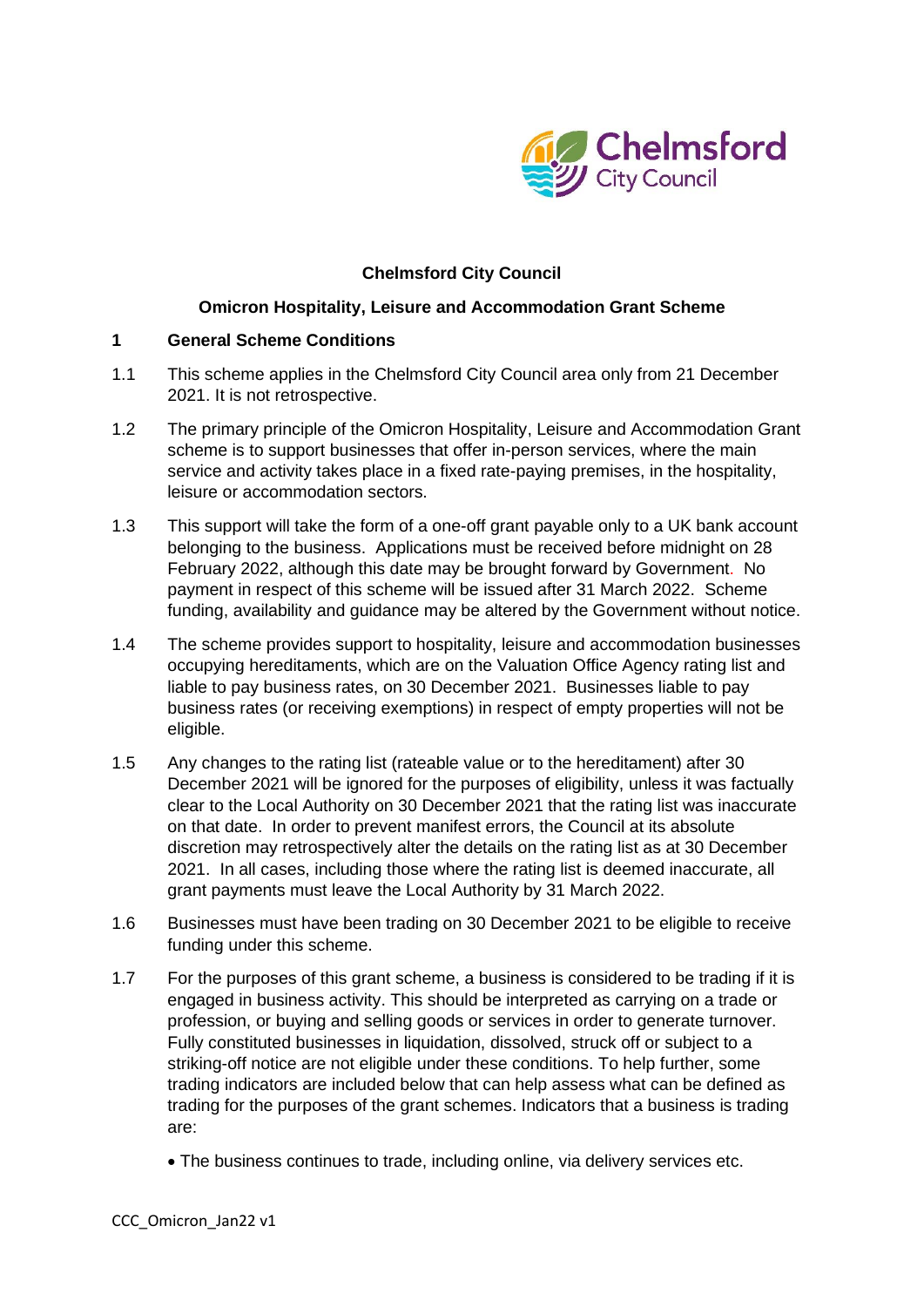• The business is not in liquidation, dissolved, struck off or subject to a striking-off notice or under notice

• The business is engaged in business activity; managing accounts, preparing for reopening, planning and implementing COVID-safe measures

This list of indicators is not exhaustive and the Council will use its discretion to determine if a business is trading.

## **2 Amounts of grant payable**

- 2.1 Eligible businesses occupying hereditaments appearing on the local rating list with a rateable value of exactly £15,000 or under on 30 December 2021 will receive a payment of £2,667.
- 2.2 Eligible businesses occupying hereditaments appearing on the local rating list with a rateable value over £15,000 and less than £51,000 on 30 December 2021 will receive a payment of £4,000.
- 2.3 Eligible businesses occupying hereditaments appearing on the local rating list with a rateable value of exactly £51,000 or over on 30 December 2021 will receive a payment of £6,000.

## **3 Types of eligible business**

- 3.1 Businesses will only be eligible where their main service falls within hospitality, leisure or accommodation. If a business operates services that could be considered hospitality or leisure, and also fall into another category, the main service will be determined by assessing which category constitutes 50% or more of their overall income. The main service principle will determine whether a business receives funding. Businesses will need to declare which is their main service. It will be the decision of the Council whether or not a business is eligible for a grant.
- 3.2 Hospitality definition: a business whose main function is to provide a venue for the consumption and sale of food and drink. The Council may use the following criteria to assess whether a business is eligible for a grant under this threshold:
	- Businesses offering in-person food and drink services to the general public.

• Businesses that provide food and/or drink to be consumed on the premises, including outdoors.

- 3.3 Leisure definition: a business that provides opportunities, experiences and facilities, in particular for culture, recreation, entertainment, celebratory events, days and nights out, betting and gaming. Social mixing must be the primary purpose rather than a consequence of the activity.
- 3.4 Accommodation definition: a business whose main lodging provision is used for holiday, travel and other purposes. The Council may use the following criteria to assess whether a business is eligible for a grant under this threshold:

• Businesses that provide accommodation for 'away from home' stays for work or leisure purposes.

• Businesses that provide accommodation for short-term leisure and holiday purposes.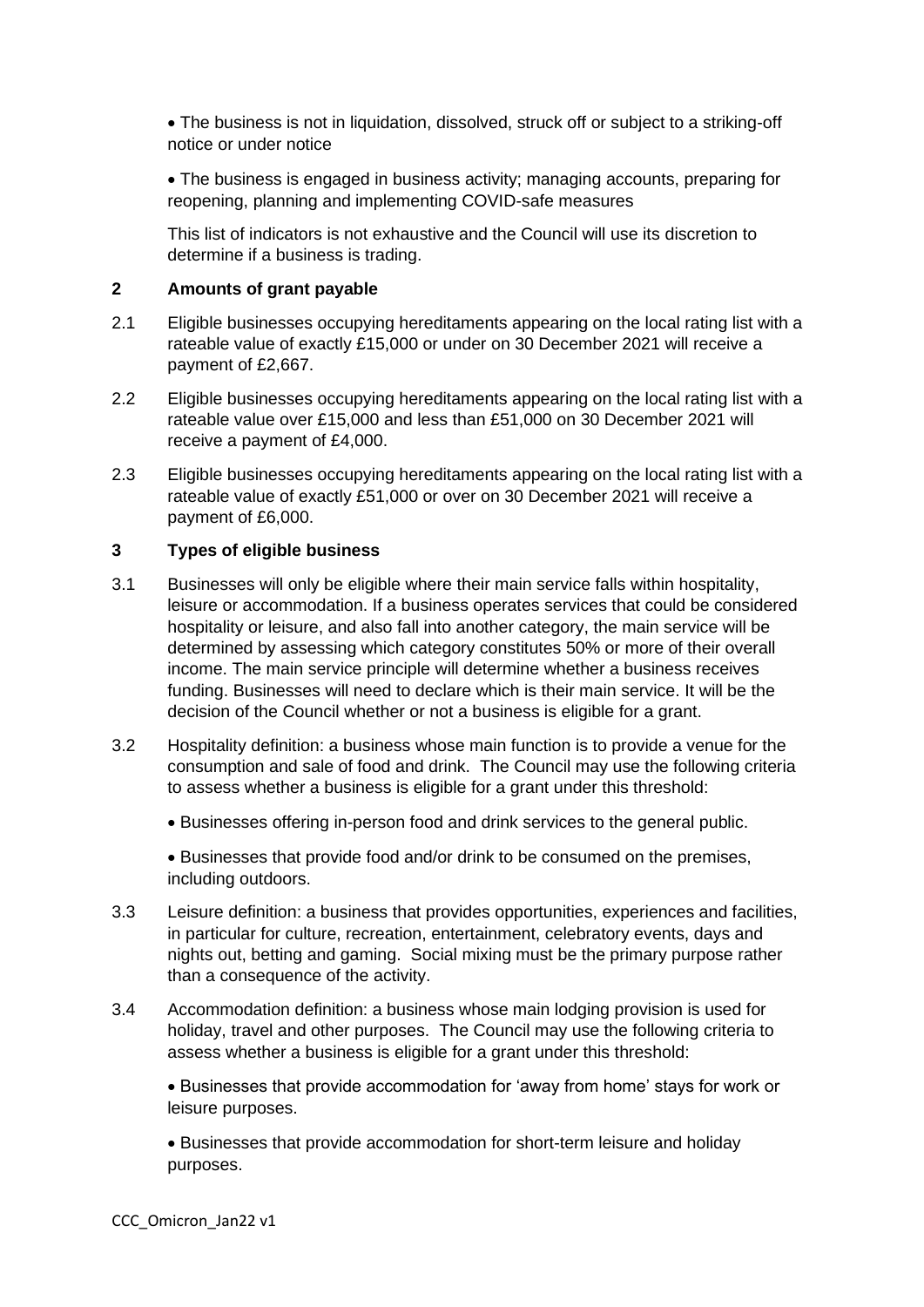3.5 This following list sets out types of businesses that are eligible under the sector thresholds for this scheme. This list is not exhaustive, but indicative of the types of businesses that can be supported under this scheme:

## **Hospitality**

- Food courts
- Public houses/pub restaurants
- Restaurants, roadside restaurants and cafés
- Wine bars

## **Leisure**

- Casinos and gambling clubs
- Cinemas and theatres
- Museums, art galleries, stately homes, historic houses and tourist attractions
- Zoos and safari parks
- Amusement parks and arcades
- Wedding and events venues
- Night clubs and discotheques
- Arenas and concert halls
- Theme parks
- Soft play centres or areas
- Clubs and institutions, village halls and scout huts, cadet huts, etc.

## **Accommodation**

- Caravan parks, sites and pitches
- Chalet parks
- Coaching inns
- Guest houses, B&Bs, boarding houses and hostels
- Hotels, lodges and country house hotels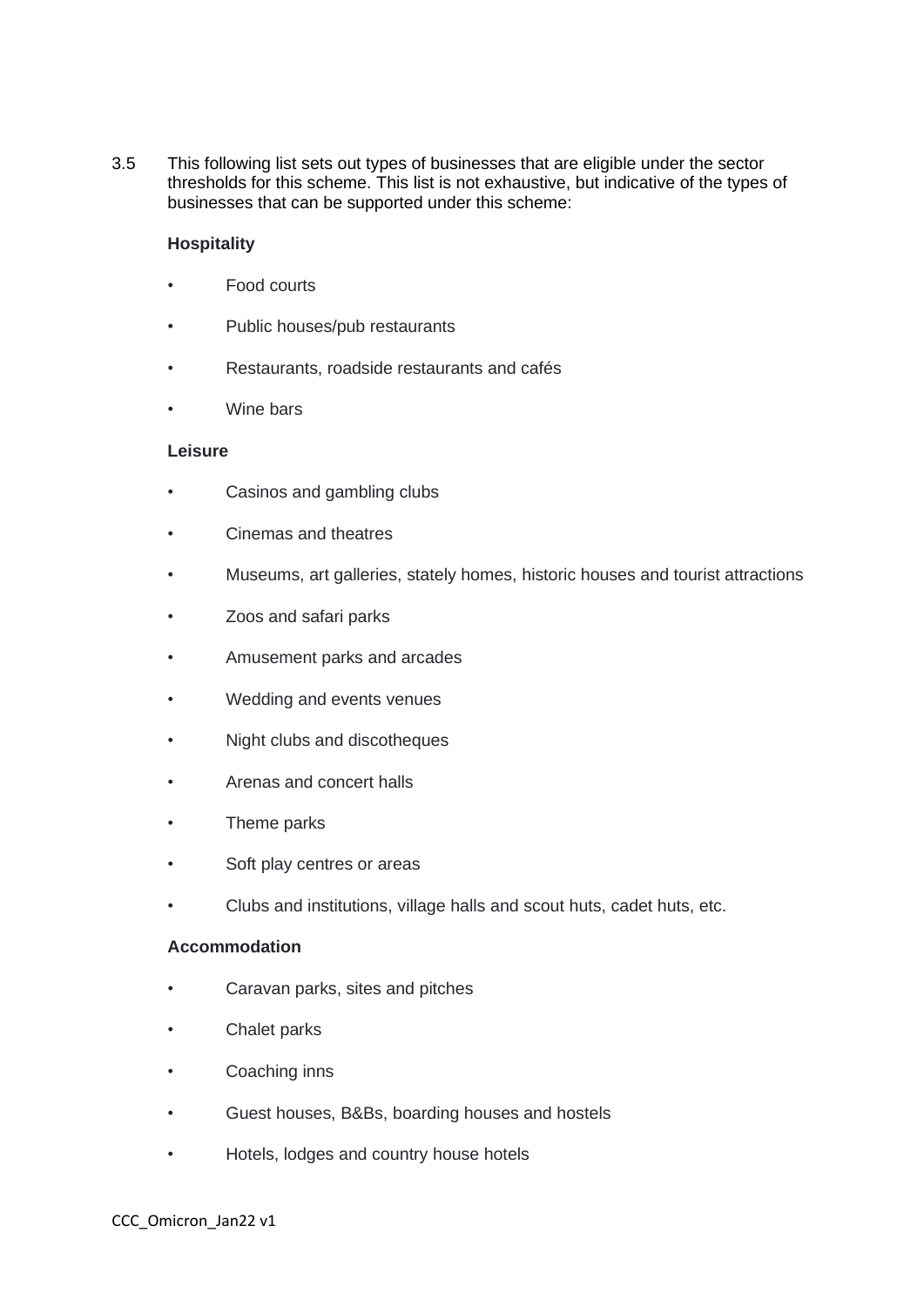- Holiday apartments, holiday homes and catered holiday homes
- Cottages or bungalows
- **Campsites**
- Canal boats or other vessels
- 3.6 Local Authorities may use the following criteria to assess whether a business is eligible for a grant under this threshold:
	- Businesses that may provide in-person intangible experiences in addition to goods.
	- Businesses that may rely on seasonal labour.
	- Businesses that may assume particular public safety responsibilities.
	- Businesses that may operate with irregular hours through day, night and weekends.
- 3.7 It is understood that in some cases it may not be materially clear whether a business falls into one of the eligible categories, so decisions on the eligibility of these businesses will be at the Council's discretion.

#### **4 Process**

- 4.1 The Council will run an application process for all applicants for the grant and must be satisfied that businesses that have previously received related grants meet the eligibility criteria for the Omicron Hospitality and Leisure Grant. As a minimum, the Council requires the following information on all applicants:
	- a. Name of business
	- b. Business Trading Address including postcode

c. Unique identifier (preferably Company Reference Number (CRN)) if applicable. If not applicable, VAT Registration Number, Self Assessment/Partnership Number, National Insurance Number, Unique Taxpayer Reference, Registered Charity Number will also be acceptable)

- d. High level SIC Code
- e. Nature of Business
- f. Date business established
- g. Number of employees
- h. Business rate account number
- 4.2 The Council may share data relating to grant recipients with the Department for Business, Energy and Industrial Strategy (BEIS). The BEIS privacy notice, setting out how BEIS will handle personal data across all COVID-19 business grant schemes, can be found here: [https://www.gov.uk/government/publications/covid-19-grant](https://www.gov.uk/government/publications/covid-19-grant-schemes-privacynotice/covid-19-grant-schemes-privacy-notice)[schemes-privacynotice/covid-19-grant-schemes-privacy-notice.](https://www.gov.uk/government/publications/covid-19-grant-schemes-privacynotice/covid-19-grant-schemes-privacy-notice)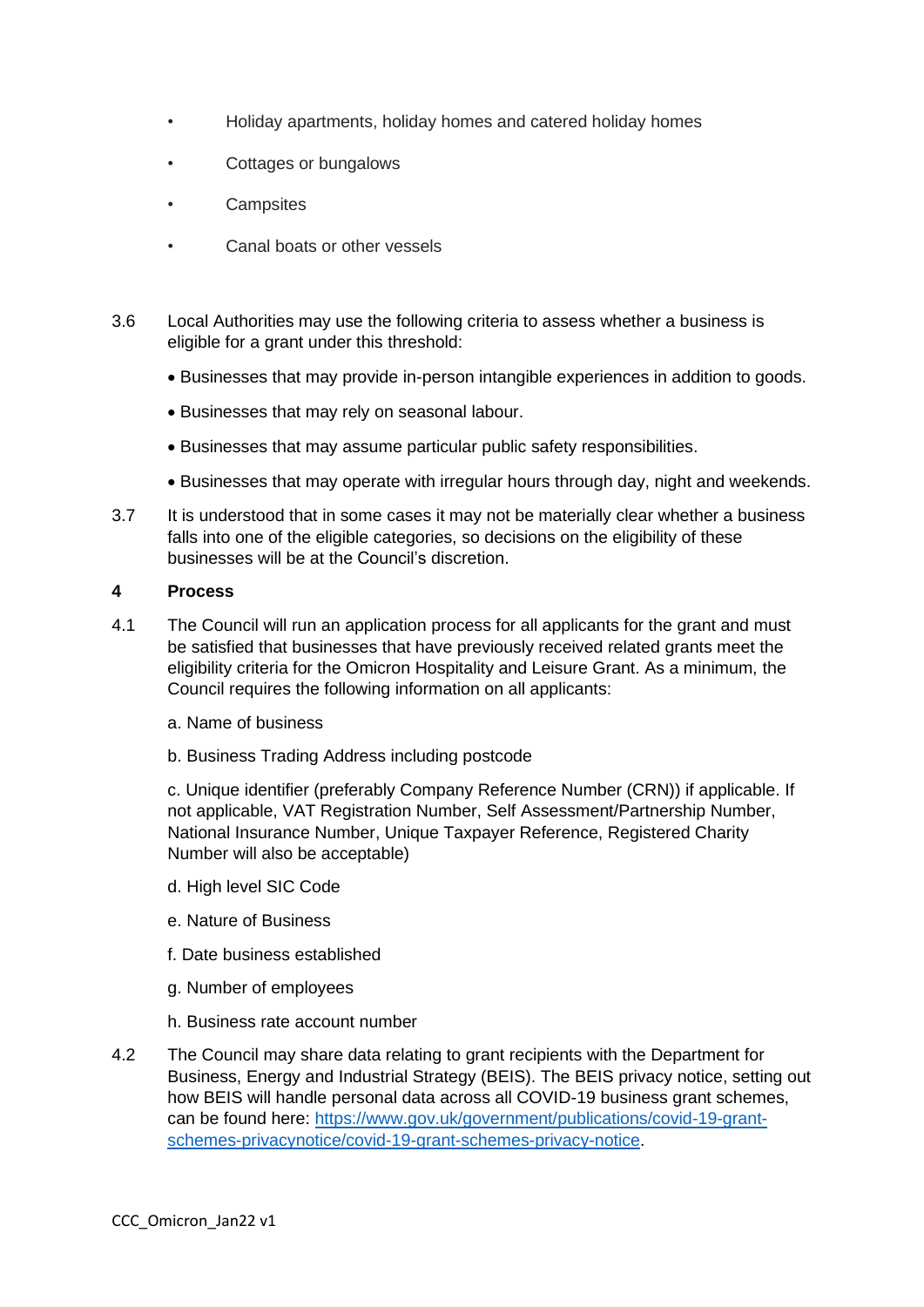4.3 The Council is required to undertake pre-payment checks prior to the award of a grant and this may mean that assessment of applications is slower than with previous grants.

# **5 Exclusions to Omicron Hospitality, Leisure and Accommodation Grant funding**

- 5.1 For these purposes, the definition of a hospitality business excludes: food kiosks and businesses whose main service (generating 50% or more of income) is a takeaway (not applicable to those that have adapted to offer takeaways during periods of restrictions, in alignment with previous COVID-19 business grant schemes).
- 5.2 For these purposes, the definition of a leisure business excludes: all retail businesses, coach tour operators, tour operators, gyms and sports businesses where physical exercise or training is conducted on an individual or group basis (including dance and fitness studios, sports centres and clubs, sports courts, swimming pools and golf courses – this list is not exhaustive).
- 5.3 For these purposes, the definition of an accommodation business excludes: private dwellings, education accommodation, residential homes, care homes, residential family centres and beach huts.
- 5.4 The proposed exclusions in the list at paragraphs 5.1, 5.2 and 5.3 are not intended to be exhaustive and the Council will determine those cases where eligibility is unclear.
- 5.5 Businesses that are not within the rating system will not be eligible to receive funding under this scheme.
- 5.6 Businesses that have already received grant payments that equal the maximum permitted subsidy allowances will not be eligible to receive funding (see section 8).
- 5.7 Businesses that are in administration, insolvent or where a striking-off notice has been made, are not eligible for funding under this scheme.

# **6 Tax liability**

- 6.1 Grant income received by a business is taxable. The Omicron Hospitality, Leisure and Accommodation Grant will need to be included as income in the tax return of the business. It is the business's responsibility to ensure that its tax affairs are in order.
- 6.2 Only businesses that make an overall profit once grant income is included will be subject to tax.
- 6.3 Payments made to businesses before 5 April 2022 will fall into the 2021/22 tax year. Unincorporated businesses will be taxed when they receive the grant income.
- 6.4 If requested or instructed to do so, the Council will share details of grants paid with Her Majesty's Revenue and Customs

## **7 Managing the risk of fraud and payments in error**

- 7.1 The Council will email or write to successful businesses stating that by accepting the grant payment the business confirms that they are eligible for the grant scheme.
- 7.2 Neither the Council nor the Government will accept deliberate manipulation and fraud. Any business caught falsifying their records to gain additional grant money will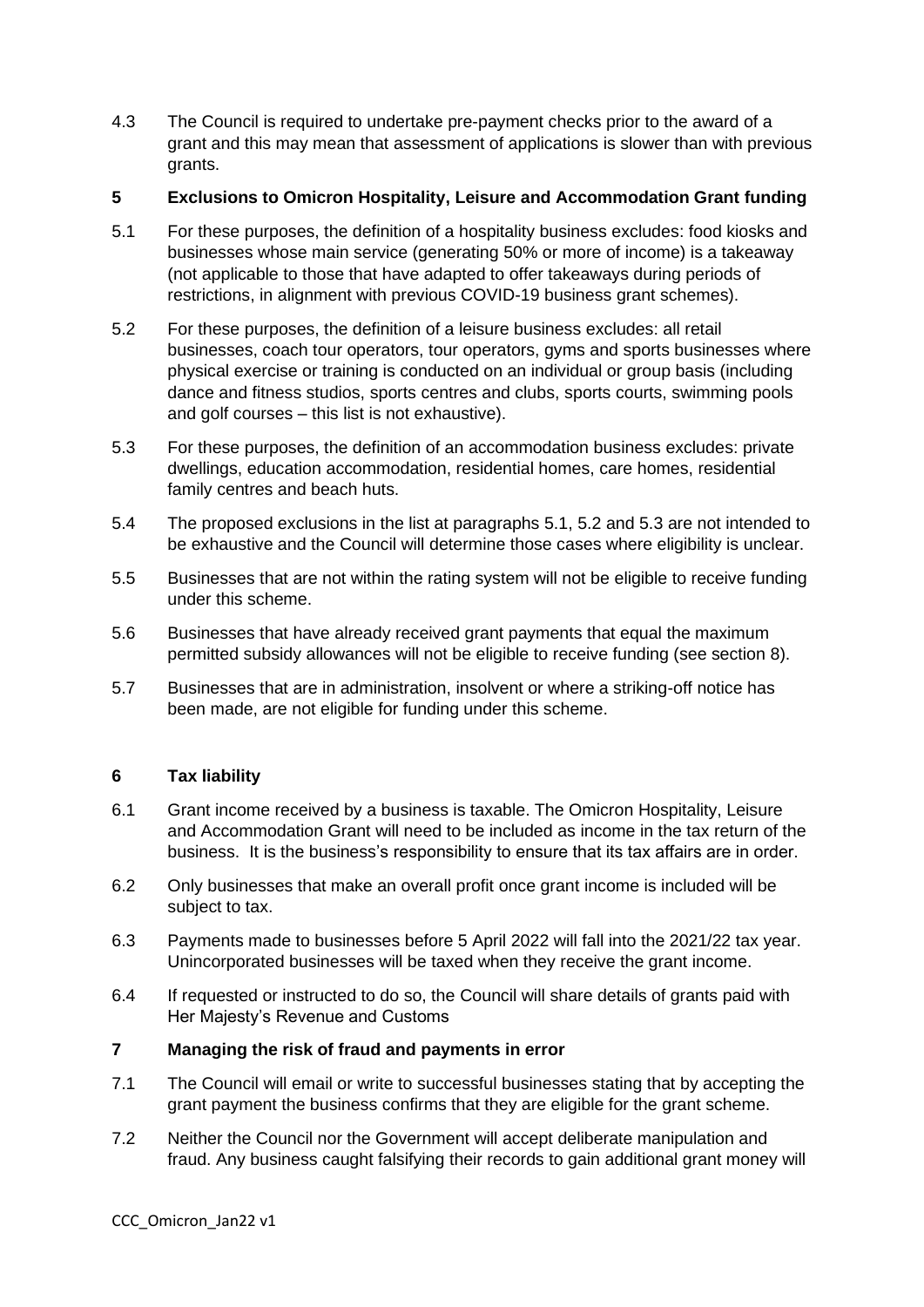face prosecution and any funding issued will be recovered, as may any grants paid in error.

## **8 Subsidy Allowances**

- 8.1 The EU State aid rules no longer apply to subsidies granted in the UK following the end of the transition period, which ended on 31 December 2020. This does not impact the limited circumstances in which State aid rules still apply under the Withdrawal Agreement, specifically Article 10 of the Northern Ireland Protocol. However, in the vast majority of cases this will not apply. The United Kingdom remains bound by its international commitments, including subsidy obligations set out in the Trade and Cooperation Agreement (TCA) with the EU. BEIS Guidance for public authorities explaining the subsidies chapter of the TCA, World Trade Organisation rules on subsidies, and other international commitments can be found here: [https://www.gov.uk/government/publications/complying-with-the](https://www.gov.uk/government/publications/complying-with-the-uksinternational-obligations-on-subsidy-control-guidance-for-public-authorities)[uksinternational-obligations-on-subsidy-control-guidance-for-public-authorities](https://www.gov.uk/government/publications/complying-with-the-uksinternational-obligations-on-subsidy-control-guidance-for-public-authorities) .
- 8.2 The below scheme rules should be applied to applicants at the level of economic actor, which is defined as an entity or a group of entities constituting a single economic entity regardless of its legal status, that is engaged in an economic activity by offering goods or services on a market.
- 8.3 There are three subsidy allowances for the COVID-19 Business Grant Schemes set out below: Small Amounts of Financial Assistance Allowance, the COVID-19 Business Grant Allowance and the COVID-19 Business Grant Special Allowance.
- 8.4 The Government has concluded that the COVID-19 Business Grant Allowance and the COVID-19 Business Grant Special Allowance are compatible with the principles set out in Article 366 of the TCA and are targeted, proportionate, and effective in order to remedy difficulties caused by the COVID-19 pandemic for the purposes of Article 364(3). These two allowances constitute subsidy schemes for the purposes of Article 373(4) of the TCA and the transparency requirements at Article 369 of the TCA.
- 8.5 Grants may be paid in accordance with Article 364(4) of the TCA, which enables an applicant to receive up to a maximum level of subsidy without engaging Chapter 3 of the TCA. This allowance is up to 325,000 Special Drawing Rights, to a single economic actor over a rolling period of three fiscal years (the "Relevant Period"), which is the equivalent of £335,000 as at 2 March 2021. When calculating the amount of subsidy an applicant has received under Article 364(4) of the TCA in a Relevant Period, a local authority should have regard to any subsidy given under Article 364(4) and any subsidy given under Commission Regulation (EU) No 1407/2013 (the De Minimis Regulation). An applicant may elect not to receive grants under the Small Amounts of Financial Assistance Allowance and instead receive grants only using the below allowances available under this scheme.
- 8.6 Where the Small Amounts of Financial Assistance Allowance has been reached or an applicant has elected not to receive a grant under this allowance, grants may be paid in compliance with the Principles set out in Article 366 of the TCA and in compliance with Article 364(3) of the TCA under the COVID-19 Business Grant Allowance (subsidies granted on a temporary basis to respond to a national or global economic emergency). For the purposes of the COVID-19 Business Grant Schemes, this allowance is £1,900,000 per single economic actor. This allowance includes any grants previously received under other COVID-19 Business Grant Schemes using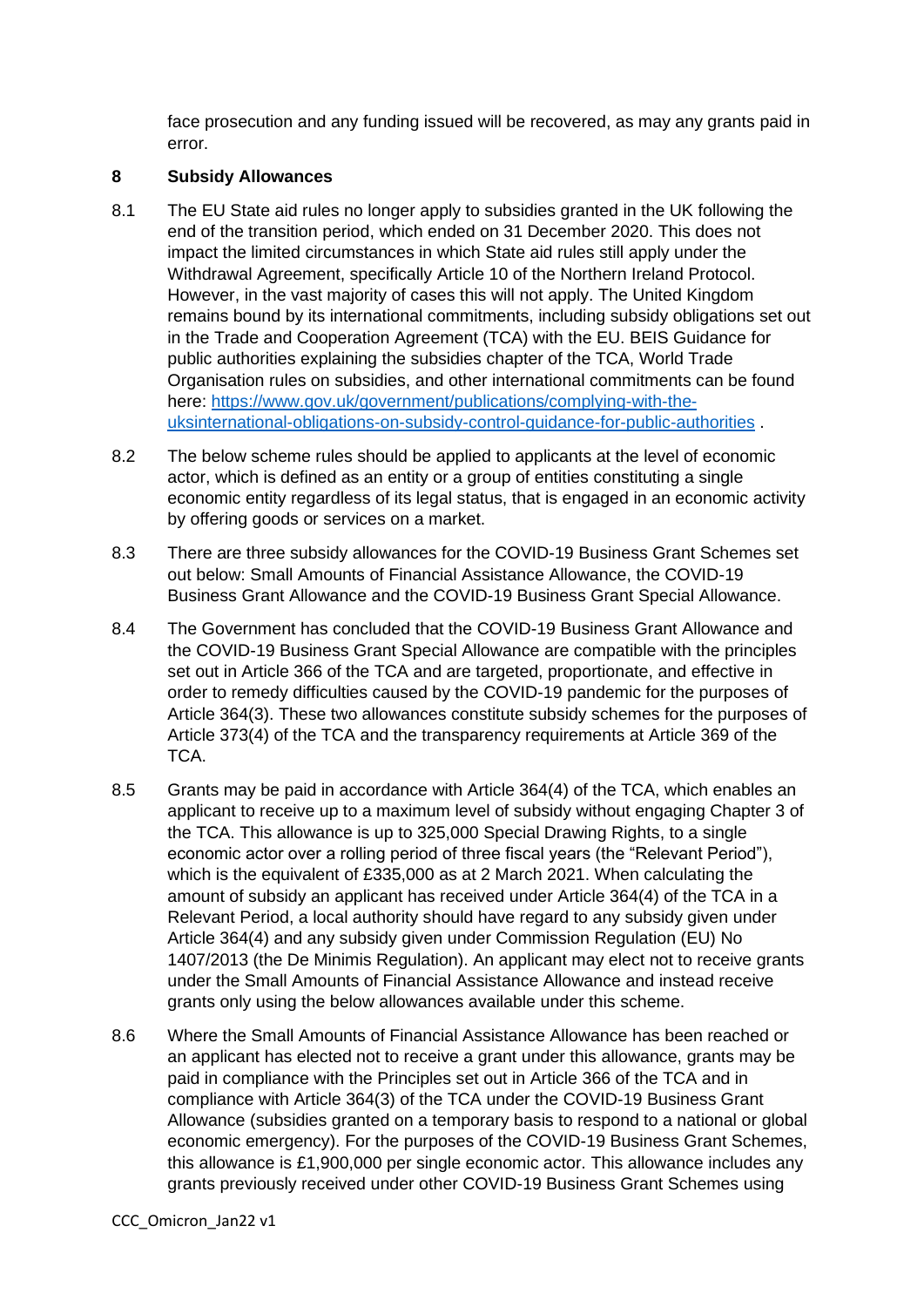the COVID-19 Business Grant Allowance and any State aid previously received under Section 3.1 of the European Commission's Temporary Framework across any other UK scheme. This may be combined with the Small Amounts of Financial Assistance Allowance to equal £2,235,000 (subject to the exact amount applicable under the Small Amounts of Financial Assistance Allowance using the Special Drawing Right calculator, and any other support an applicant has received under the Small Amounts of Financial Assistance Allowance in the Relevant Period). COVID-19 Business Grant Special Allowance

8.7 Where an applicant has reached its limit under the Small Amounts of Financial Assistance Allowance and COVID-19 Business Grant Allowance, it may be able to access a further allowance of funding under the COVID-19 Business Grant Schemes of up to £10,000,000 per single economic actor, provided the following conditions are met:

a. The Special Allowance covers only the applicant's uncovered fixed costs incurred during the period between 1 March 2020 and the date of application, including such costs incurred in any part of that period ('eligible period');

b. Applicants must demonstrate a decline in turnover during the eligible period of at least 30% compared to the same period in 2019. The calculation of losses will be based on audited accounts or official statutory accounts filed at Companies House, or approved accounts submitted to HMRC which includes information on the applicant's profit and loss;

c. 'Uncovered fixed costs' means fixed costs not otherwise covered by profit, insurance or other subsidies;

d. The grant payment must not exceed 70% of the applicant's uncovered fixed costs, except for micro and small enterprises (for the purposes of this scheme defined as less than 50 employees and less than £9,000,000 of annual turnover and/or annual balance sheet), where the grant payment must not exceed 90% of the uncovered fixed costs;

e. Grant payments under this allowance must not exceed £10,000,000 per single economic actor. This allowance includes any subsidies previously received in accordance with Section 3.12 of the European Commission's Temporary Framework or previously received under the COVID-19 Business Grant Schemes using this COVID-19 Business Grant Special Allowance; all figures used must be gross, that is, before any deduction of tax or other charge;

f. Grants provided under this allowance shall not be cumulated with other subsidies for the same costs.

- 8.8 Grants provided in excess of the Small Amounts of Financial Assistance Allowance may not be granted to applicants that were defined as an 'undertaking in difficulty' (as defined in Annex C below) on 31 December 2019. In derogation to the above, grants can be granted to micro or small enterprises (as defined above) that were already in difficulty on 31 December 2019 provided that they are not subject to collective insolvency proceedings.
- 8.9 For the avoidance of doubt, grants under the Small Amounts of Financial Assistance Allowance, the COVID-19 Business Grant Allowance and the COVID19 Business Grant Special Allowance may be combined for a potential total allowance of